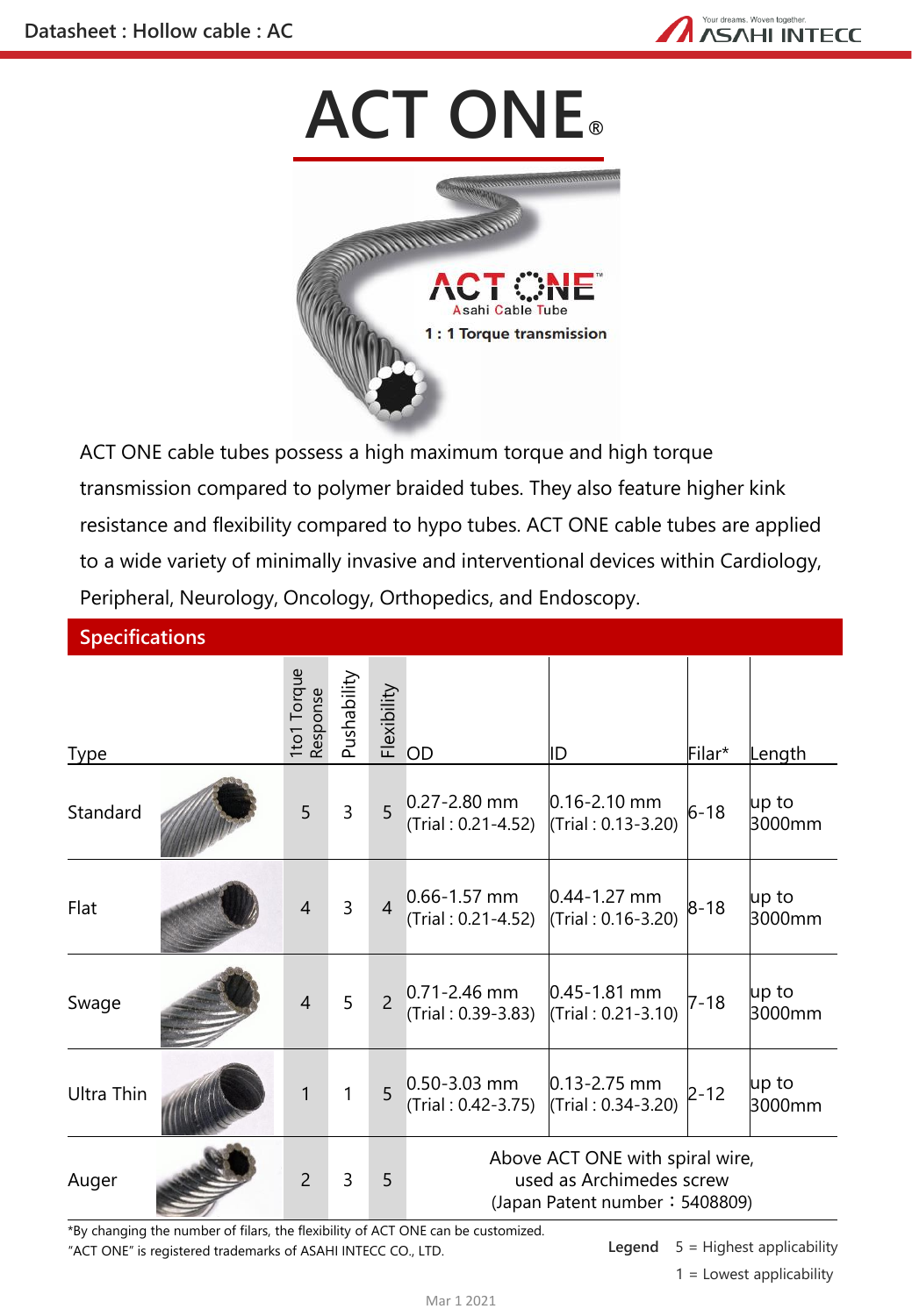## **Product lineup**

Your dreams. Woven together. **ASAHI INTECC** 

## **Specifications and Comparison of properties**

|                        |                          |                     |                                          |                                                                   |                      |                                                                                              | Legend: 5=Highest, 1=Lowest applicability                     |                |                |                         |                                                                                                             |
|------------------------|--------------------------|---------------------|------------------------------------------|-------------------------------------------------------------------|----------------------|----------------------------------------------------------------------------------------------|---------------------------------------------------------------|----------------|----------------|-------------------------|-------------------------------------------------------------------------------------------------------------|
| Category               | Item                     |                     | <b>Type</b>                              | $OD(mm)$ $ID(mm)$                                                 | Specification(Trial) | org.<br>response<br>$\overline{\text{e}}$                                                    | High-speed<br>rotation                                        | Push/Pull      | Compression    | Flexibility             | Feature                                                                                                     |
| <b>Hollow</b><br>cable | Torque coil              |                     | 3layer<br>2layer<br>flat<br>auger*       | 0.36-6.00 0.18-3.20                                               | 0.30-5.17 0.15-3.20  | 5                                                                                            | 5                                                             | $\mathsf{3}$   | $\overline{c}$ | $\overline{4}$          | bi-directional (3 layers) or<br>unidirectional (2 layers)<br>rotation<br>*Archimedes screw with spiral wire |
|                        | Torque<br>Hypotube       |                     |                                          | 0.20-1.10 0.10-0.70                                               |                      | 5                                                                                            | $\overline{c}$                                                | 5              | 5              | 1                       | high breaking strength<br>and elongation resistance                                                         |
|                        | <b>ACT ONE</b>           |                     | standard<br>flat<br>ultra thin<br>auger* | 0.21-4.52 0.13-3.20<br>0.21-4.52 0.16-3.20<br>0.42-3.75 0.34-3.20 |                      | 4                                                                                            | 3                                                             | $\overline{4}$ | $\overline{3}$ | $\overline{\mathbf{z}}$ | well balanced properties<br>*Archimedes screw with spiral wire                                              |
|                        | Wire coil                | mmm<br><b>TARAN</b> | round<br>flat                            | $0.10 - 3.50$<br>0.10-5.90 0.07-5.30                              | ~1.80                | 1                                                                                            | 1                                                             | $\overline{2}$ | $\overline{4}$ |                         | high flexibility<br>5 and compression<br>resistance                                                         |
|                        |                          |                     |                                          | $OD(mm)$ $ID(mm)$                                                 |                      | Torque<br>force                                                                              |                                                               |                |                |                         |                                                                                                             |
|                        | Drive Cable              |                     | 2-6layer                                 | $0.41 - 6.00$                                                     |                      | 5                                                                                            | 5                                                             | 5              | $\overline{4}$ |                         | Optimized for high speed<br>2 rotation and power<br>transmission                                            |
| Cable                  | Torque rope              |                     | 1x3, 1x7,<br>1x12,1x19                   | $0.30 - 3.00$                                                     |                      | 4                                                                                            | 3                                                             | 5              | 4              | $\overline{3}$          | 1:1 torque transmission at<br>hand-speed rotation                                                           |
|                        | Wire rope                |                     | 1x7,1x19<br>7x7,7x19<br>7x7x7, etc.      | $0.09 - 3.00$                                                     |                      | 1                                                                                            |                                                               | 5              | 4              | 3                       | High breaking strength<br>and elongation resistance                                                         |
|                        | Outer coating            |                     | Extrusion<br>Dip coat<br>Spray           | Floropolymer<br>Nylon, etc.                                       |                      |                                                                                              |                                                               |                |                |                         | To add lubricity, ablation resistance or<br>biocompatible sealing to cable                                  |
| Coating                | Inner tube               |                     | Floropolymer                             |                                                                   |                      | Inner coating applied to a hollow cable                                                      |                                                               |                |                |                         |                                                                                                             |
|                        | Precoating               |                     | <b>PTFE</b>                              |                                                                   |                      | Coating for both inner and outer of hollow cable<br>without losing the property of the cable |                                                               |                |                |                         |                                                                                                             |
|                        |                          |                     |                                          |                                                                   |                      |                                                                                              |                                                               |                |                |                         |                                                                                                             |
| Assembly               | Machining<br>& Assembly  |                     | Laser welding, Grinding<br>Tube assembly |                                                                   |                      | Variety of welding and machining available for<br>assembly or additional mechanical property |                                                               |                |                |                         |                                                                                                             |
|                        | End<br>termination       |                     | Ball, Eye, Loop, etc.                    |                                                                   |                      |                                                                                              | For the end of a cable or used for intermediate<br>attaching. |                |                |                         |                                                                                                             |
| Power<br>transmission  | Synchromesh<br>wire rope |                     | AWS40<br>-AWS120                         | $1.10 - 3.40$                                                     |                      |                                                                                              |                                                               |                |                |                         | Synchronous round belt, ideal for linear-motion<br>system drawn in 3-dimensional.                           |
|                        | Cable rack               |                     | CL0.8S / H W3.0 x H3.6                   |                                                                   |                      |                                                                                              |                                                               |                |                |                         | With stainless cable core, ideal when the Rack needs to<br>be flexible and high-force movement required.    |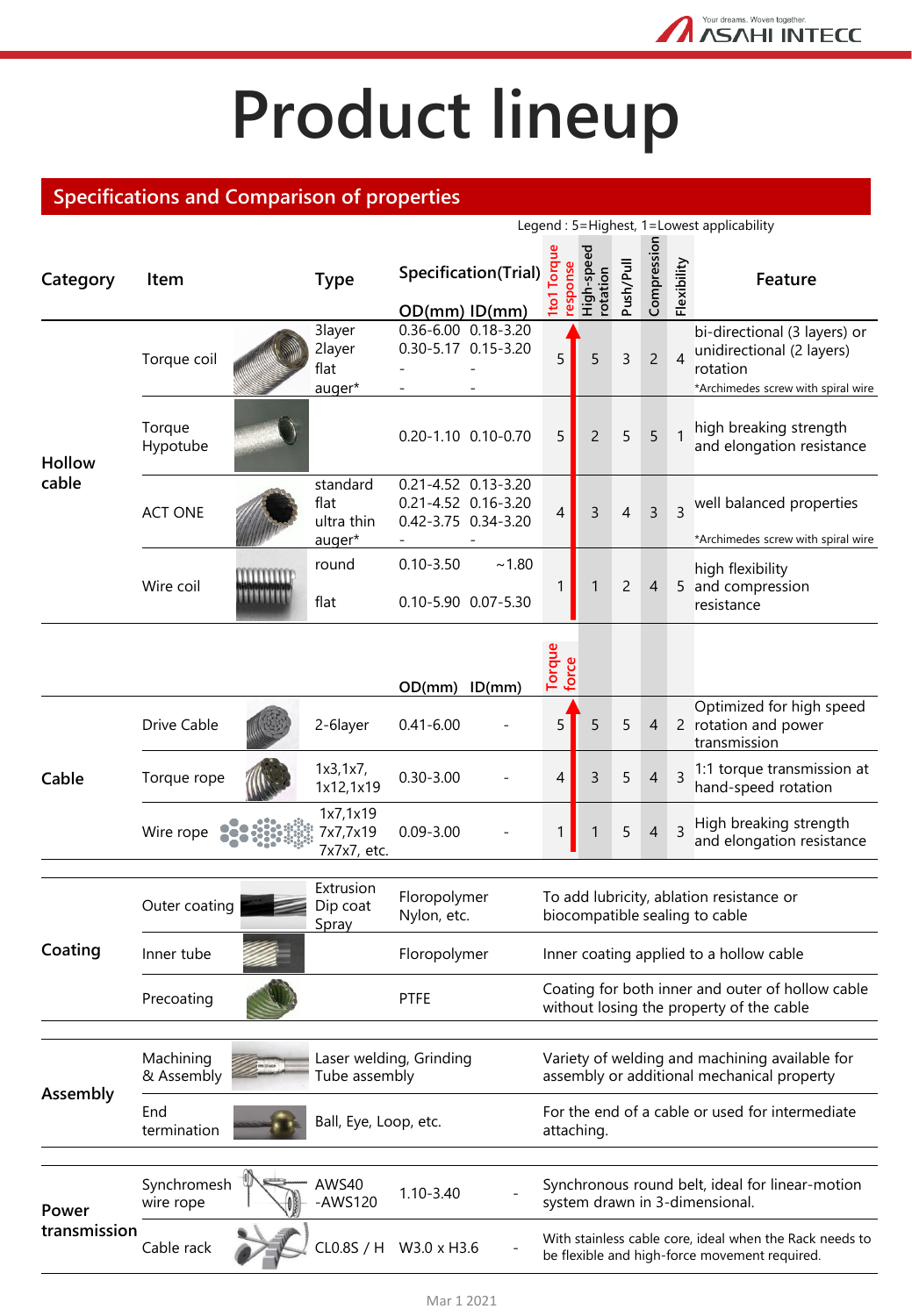

## **Outer coating**



A stainless steel cable assembly may be sprayed, dipped, or extruded with PTFE, Nylon, and other coatings for your particular abrasion-resistance, lubricity, low coefficient of friction, and long-term durability requirements. Asahi Intecc can precisely mask the ends of the coated stainless steel cable assemblies to attach various in-house iron (FE), stainless steel (SUS, SS), Aluminum (AL), Copper (Cu), and other metallic finishes.

## **Comparison of properties**

| Type         | Resin                             | Abbreviation | Cost | Heat<br>$(1 = lowest)$ resistance | Flexibility | Chemical<br>resistance | Lubricity | Minimum<br>thickness |
|--------------|-----------------------------------|--------------|------|-----------------------------------|-------------|------------------------|-----------|----------------------|
| Polyamide    | Nylon 12                          | PA           | 3    | 3                                 | 2           | 3                      | 2         | $20\mu$              |
|              | Nylon 6                           | <b>PA</b>    | 3    | 5                                 | 2           | 3                      | 2         | $20\mu$              |
| Polyurethane | Polyurethane                      | PU           | 4    | 2                                 | 5           | 3                      |           | $20\mu$              |
| Polyethylene | Polyethylene                      | PE           |      | 2                                 | 3           | 3                      | 2         | $20\mu$              |
| Fluororesin  | Fluorinated ethylene<br>propylene | <b>FEP</b>   | 4    | 3                                 | 2           | 5                      | 5         | $20\mu$              |
|              | Perfluoroalkoxy alkanes           | <b>PFA</b>   | 4    | 5                                 | 2           | 5                      | 3         | $20\mu$              |
|              | Ethylene<br>tetrafluoroethylene   | <b>ETFE</b>  | 3    | 3                                 | 2           | 3                      | 2         | $20\mu$              |
|              | Polytetrafluoroethylene           | <b>PTFE</b>  | 5    | 5                                 | 2           | 5                      | 5         | 7μ                   |

### **Legend**

5 = Highest applicability

1 = Lowest applicability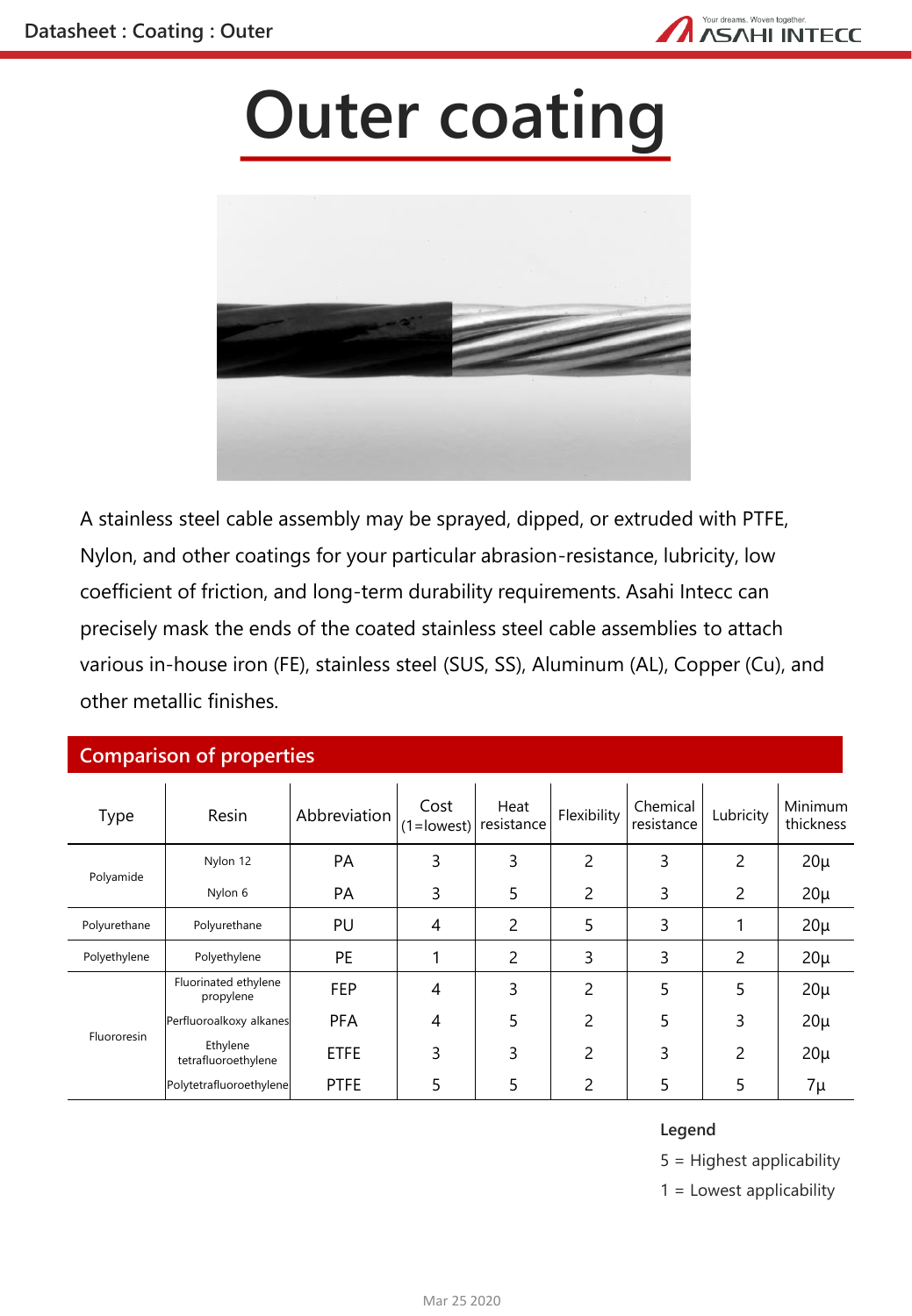

## **Inner tube**



The Inner tube is designed for internal coating applied to hollow cable tubes like ACT ONE, Torque coil, or Wire coil for adding lubricity, chemical isolation, or surface preparation to the inside of the hollow cable. Ideal for applications requires lumen lubricity, sealing, or chemical resistance, for customers developing a delivery system.

## **Specifications**

Minimum wall thickness (including Fluoropolymer and PEBAX layer)

\*It depends on Inner tube ID as below, which is not include tolerance.

|                  | Inner tube ID $\parallel$ Min. wall thickness |                  | Inner tube $ID$   Min. wall thickness |  |
|------------------|-----------------------------------------------|------------------|---------------------------------------|--|
| $0.20 - 0.73$ mm | $0.03$ mm                                     | $1.58 - 1.85$ mm | $0.07$ mm                             |  |
| $0.74 - 1.01$ mm | $0.04$ mm                                     | $1.86 - 2.13$ mm | $0.08$ mm                             |  |
| $1.02 - 1.29$ mm | $0.05$ mm                                     | $2.14 - 2.33$ mm | $0.09$ mm                             |  |
| $1.30 - 1.57$ mm | $0.06$ mm                                     | 2.34mm $\sim$    | N/A                                   |  |

Coating material (Fluoropolymer layer)

- PTFE greatest lubricity and chemical resistance
- PFA similar in chemical resistance to PTFE, but less lubricity
- FEP similar to PFA, slightly less susceptible to water absorption than others
- ETFE greatest strength and abrasion resistance

| Length                                           | up to $1800 \text{mm}$ (Trial : up to $3000 \text{mm}$ ) |
|--------------------------------------------------|----------------------------------------------------------|
| End treatment of inner tube                      | manually cut using utility knife                         |
| End treatment of outer cable EDM cut, chamfering |                                                          |